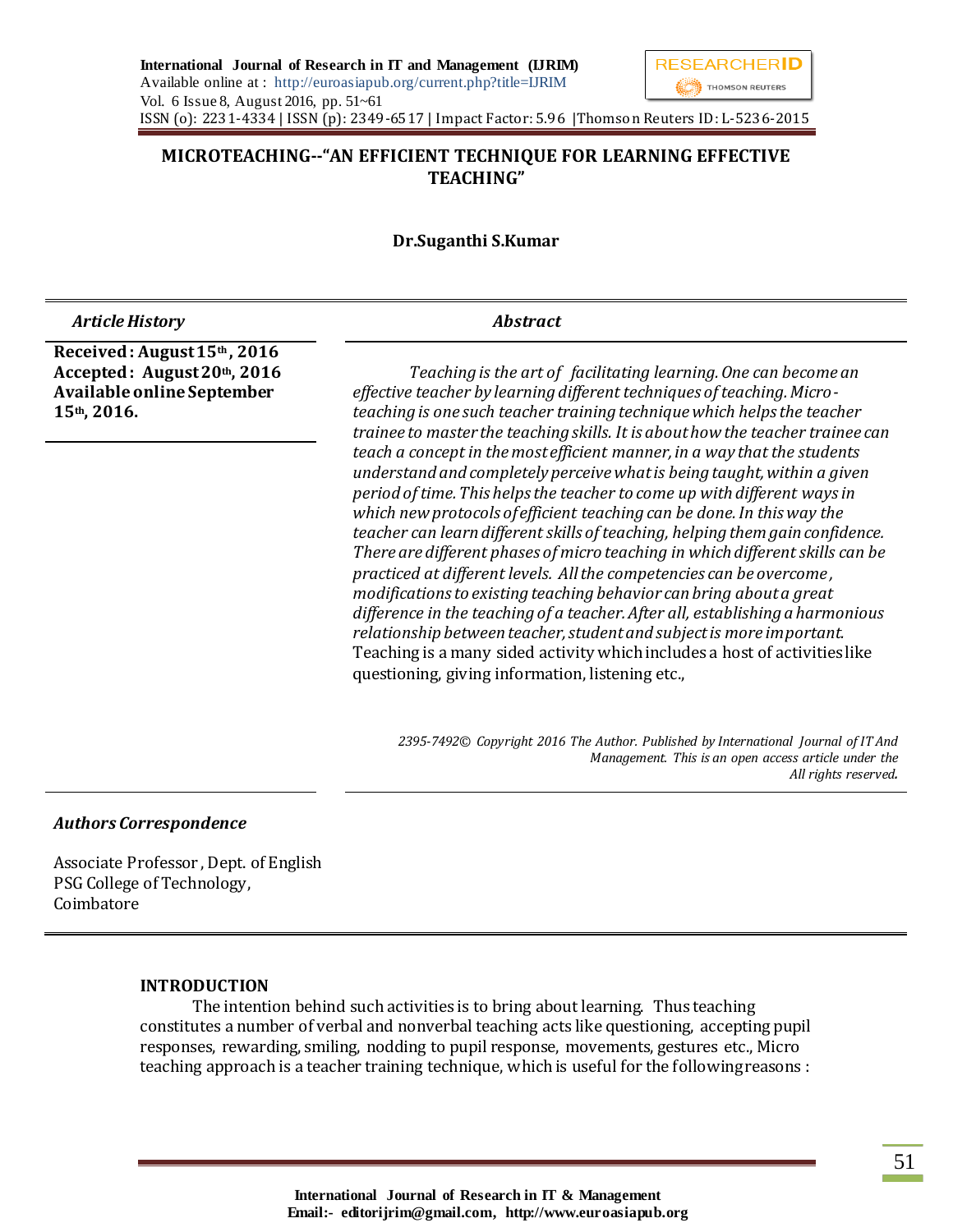- A student teacher can more easily incorporate a behaviourly defined teaching skill into his teaching than the vague non-behaviourl statements like draw the pupils' attention, develop rapport with pupils etc.,
- Objectives can be defined more easily and more reliable measures of changes in teacher behaviour can be thought of using behaviourly defined skills
- Using such skills researchers can conduct more meaningful studies, which involve determination of relationship between teacher performance and pupil outcomes
- Developing the teaching skills among trainees gives teacher educators a sense of satisfaction that they have been able to give evidence for the intended change in the trainees.

# **ORIGIN AND DEVELOPMENT**

A.W.Dwight Allen of the Stanford University first introduced the term micro-teaching in 1963. A number of experiments have been conducted in many institutes in U.S.A., U.K and Holland. But in India an attempt was made to spread micro-teaching in the year 1974.Experts were assigned for the development of testing and evaluation tools to measure the attainment of teaching skills. At this juncture Keath Acheson, a research worker was investigating the utility of video tape recorder in the development of technical teaching skills. This instrument could be used for recording the class interaction and the behaviours of the trainee vividly and accurately. This lead to the development of a systematic and accurate method of giving feedback to the teacher trainee.

# **The steps of micro-teaching technique:**

Teach  $\rightarrow$  Feedback  $\rightarrow$  Re plan  $\rightarrow$  Re teach  $\rightarrow$  Re feedback were formulated.

Thus the name of micro-teaching was coined for this method of developing teaching skills in 1963. In India, it is being used with great emphasis in all the teacher training programmes of developing teaching skills and competencies among teacher trainees. Micro-teaching is considered as a mechanism of feedback device for the modification of teacher trainers.

# **Definition:**

Various research workers and writers have defined micro teaching in a number of ways. **ACCORDING TO D.W.ALLAN(1966)**

"Micro Teaching is a scaled down teaching encounter in class, size and time"

"Micro Teaching is a teacher training programme which reduces the teaching situations to a simpler and more controlled encounter achieved by limiting the practice teaching to a specific skill and reducing time and class size".

# **ACCORDING TO B.K.PASSI AND M.S.LALITA(1976)**

"Micro Teaching is a training technique which requires student teachers to teach a single concept using specified teaching skills to a small number of pupils in a short duration of time".

# **CONCEPT:**

Micro-teaching is a teacher training technique which helps the teacher trainee to master the teaching skills. It requires the teacher trainee to teach a single concept of content using a specified teaching skill for a short time to a very small member of pupils. In this way the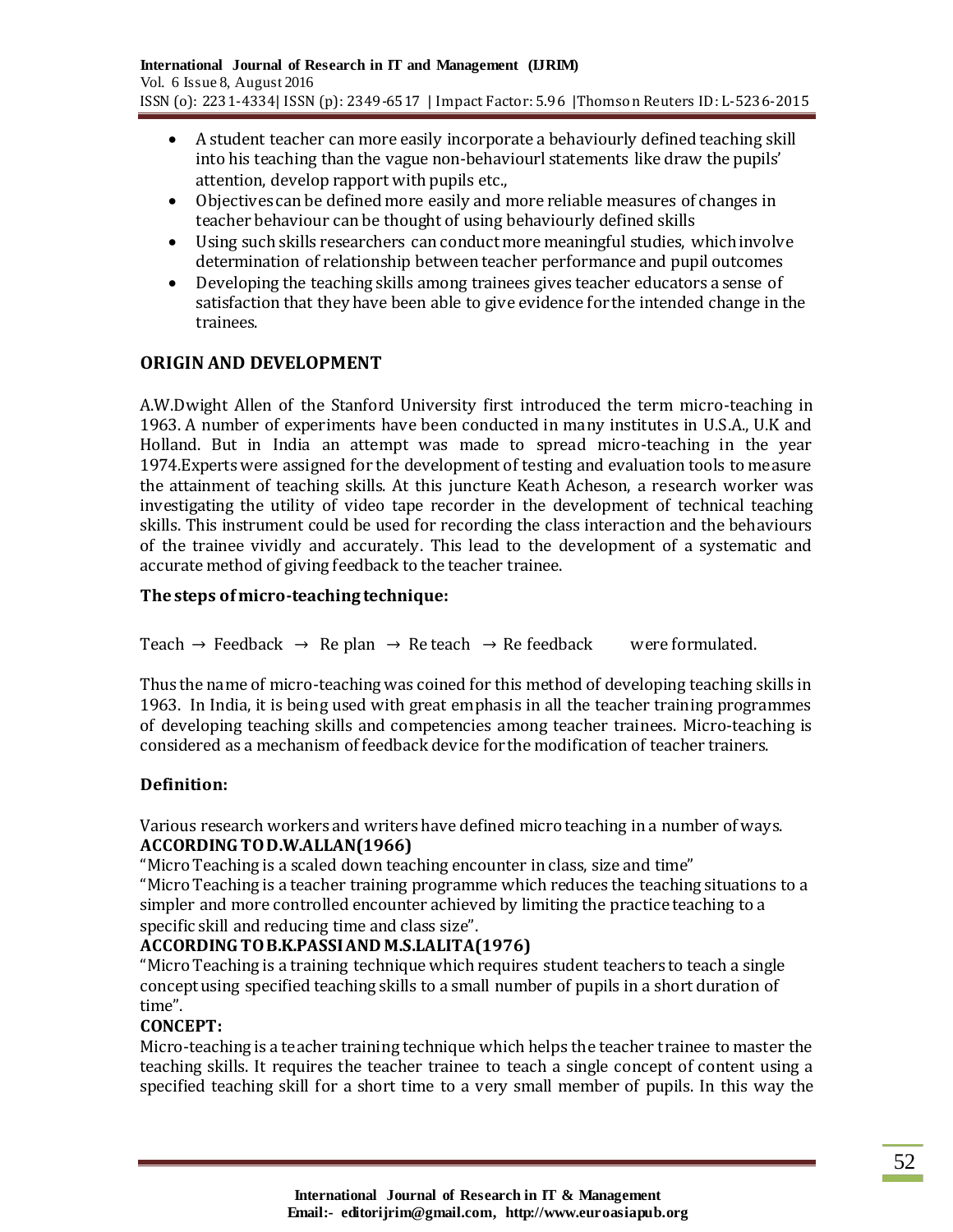teacher trainee practises the teaching skill in terms of definable, observable, measurable and controlable form with repeated cycles till he attains mastery in the use of skill.

**PROCEDURE:**N.K.Jangira and Ajith Singh presented the three phases as follows:

- 1) Knowledge Acquisition Phase
- 2) Skill Acquisition Phase
- 3) Transfer Phase

### **KNOWLEDGE ACQUISITION PHASE(PRE-ACTIVE PHASE)**

It consists of two major activities

- Observing demonstration skill
- Analyzing and discussing demonstration

In this phase, the student teacher attempts to acquire knowledge about the skill, its role in classroom and its component behaviour. The student teacher observes the demonstration lesson and the mode of presentation of the skill.

### **SKILL ACQUISITION PHASE(INTERACTIVE PHASE)**

In this phase the student teacher

- 1) prepares a micro –lesson
- 2) practices the skill and
- 3) Carries out the micro teaching cycle ie) evaluating the performance.

### **COMPONENTS:**

### **1. FEEDBACK**

**Activities**: Teaching, re-teaching

# **2. MICRO TEACHING SETTING**

**Activities:** It includes size and duration of the micro class, supervisor, types of students etc., in teaching, re-teaching.

# **TRANSFER PHASE (POST-ACTIVE PHASE)**

In this phase the student teacher integrates the different skills. The student teachers are provided an opportunity to use the skill in normal classroom teaching.

# **CHARACTERISTICS**

- Micro Teaching is an analytical approach to training
- Micro Teaching provides adequate feedback
- It is relatively a new innovation in the field of teacher education
- It is a training device to prepare effective teachers
- Micro Teaching is a highly individualized training technique
- Micro Teaching is a scaled down teaching
- It reduces the class size upto 5 to 10 pupils
- It reduces the duration of period 5 to 10 minutes
- It reduces the size of the topic
- It reduces the teaching skills
- Use of video tape and closed circuit television make observation very objective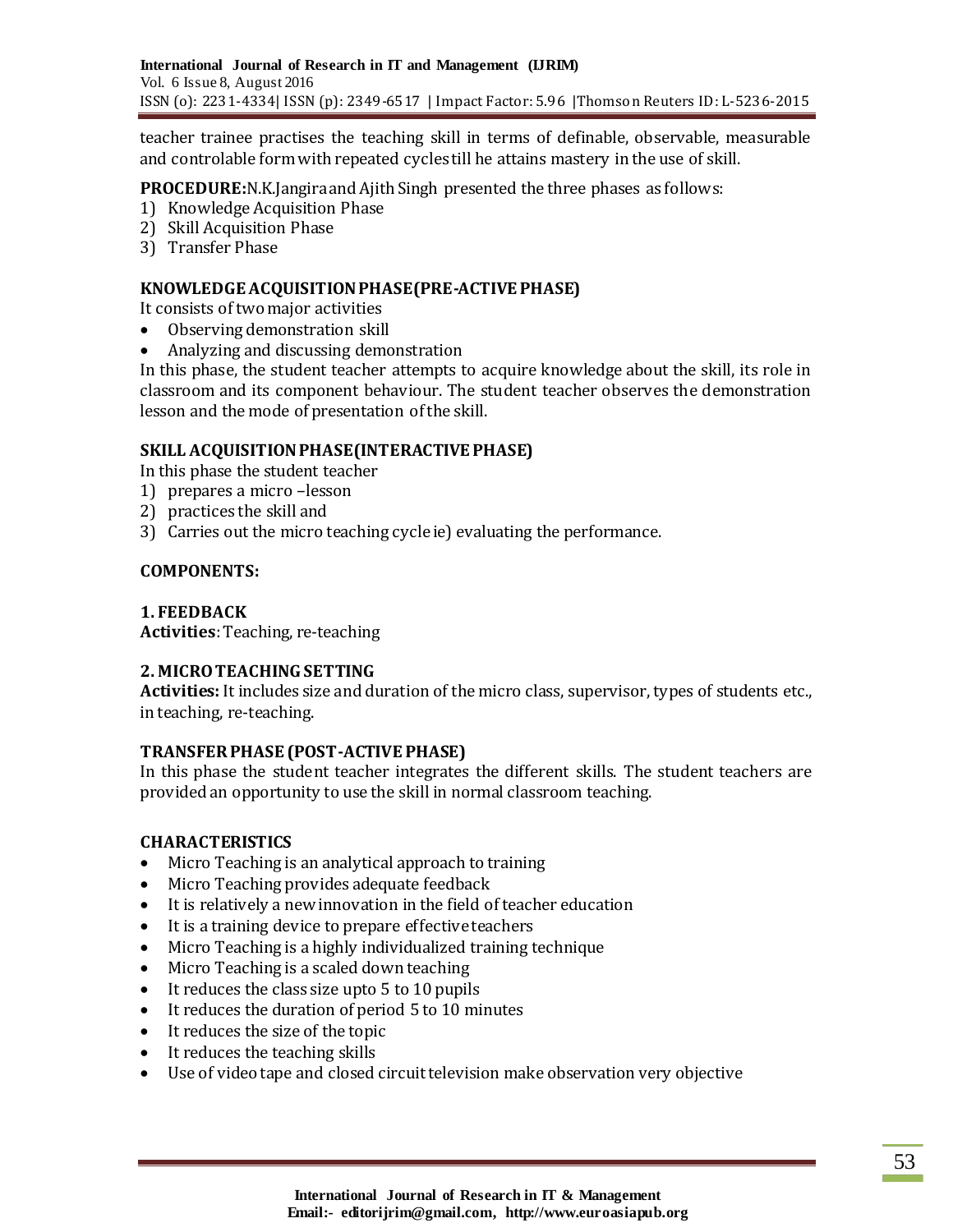# **MICROTEACHING CYCLE**

The exact teach – reteach cycle of microteaching can be diagrammatically represented as:



- and removing the points not skillfully handled during teaching in the previous attempt either on the same topic or on another topic suiting to the teacher trainee for improvement.
- **Re-teach :** This involves teaching to the same group of pupils if the topic is changed or to a different group of pupils if the topic is the same. This is done to remove boredom or monotony of the pupil. The teacher trainee teaches the class with renewed courage and confidence to perform better than the previous attempt.

**Re-feedback :**This is the most important component of Micro-teaching for behavior modification of teacher trainee in the desired direction in each and every skill practice.

# **PRINCIPLES OF MICRO-TEACHING:**

- Teaching skills can be practiced, controlled and evaluated.
- It is based on Skinnerian operant conditioning that means responses occur is followed by reinforcement.
- Skinnerian theory of shaping is done in micro teaching.

# **STEPS:**

The Micro-teaching programme involves the following steps :

**Step I** Particular skill to be practiced is explained to the teacher trainees in terms of the purpose and components of the skill with suitable examples.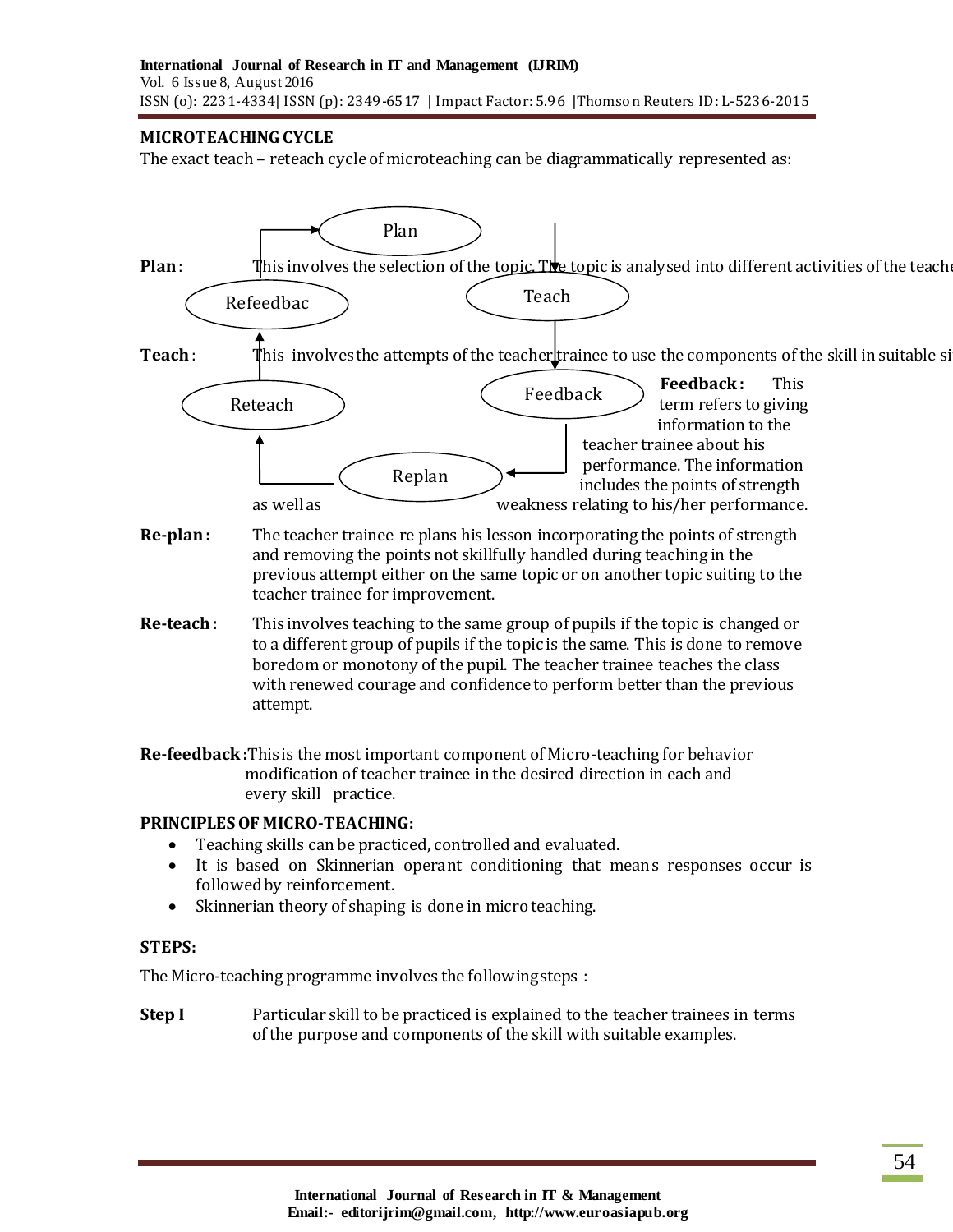| <b>Step II</b>   | The teacher trainer gives the demonstration of the skill in Micro-teaching in<br>simulated conditions to the teacher trainees.                                                                                                                                         |
|------------------|------------------------------------------------------------------------------------------------------------------------------------------------------------------------------------------------------------------------------------------------------------------------|
| <b>Step III</b>  | The teacher trainee plans a short lesson plan on the basis of the<br>demonstrated skill for his/her practice.                                                                                                                                                          |
| <b>Step IV</b>   | The teacher trainee teaches the lesson to a small group of pupils. His lesson<br>is supervised by the supervisor and peers.                                                                                                                                            |
| <b>Step V</b>    | On the basis of the observation of a lesson, the supervisor gives feedback to<br>the teacher trainee. The supervisor reinforces the instances of effective use<br>of the skill and draws attention of the teacher trainee to the points where he<br>could not do well. |
| <b>Step VI</b>   | In the light of the feed-back given by the supervisor, the teacher trainee re<br>plans the lesson plan in order to use the skill in more effective manner in the<br>second trial.                                                                                      |
| <b>Step VII</b>  | The revised lesson is taught to another comparable group of pupils.                                                                                                                                                                                                    |
| <b>Step VIII</b> | The supervisor observes the re-teach lesson and gives re-feed back to the<br>teacher trainee with convincing arguments and reasons.                                                                                                                                    |
| <b>Step IX</b>   | The 'teach – re-teach' cycle may be repeated several times till adequate<br>mastery level is achieved.                                                                                                                                                                 |

| S.No. | Skill                         | <b>Components</b>                                                                                                                                                                                                             |
|-------|-------------------------------|-------------------------------------------------------------------------------------------------------------------------------------------------------------------------------------------------------------------------------|
| 1.    | Probing Questions             | Prompting, seeking further information, redirection, focusing, increasing<br>critical awareness.                                                                                                                              |
| 2.    | Explaining                    | Clarity, continuity, relevance to content using beginning and concluding<br>statements, covering essential points.                                                                                                            |
| 3.    | Illustrating with<br>examples | Simple, relevant and interesting examples appropriate media, use of inducts,<br>deductive approach.                                                                                                                           |
| 4.    | Stimulus variation            | Body movements, gestures, change in speech pattern, change in interaction<br>style, pausing, focusing, oral-visual switching.                                                                                                 |
| .5.   | Reinforcement                 | Use of praise words and statements, accepting and using pupils' idea,<br>repeating and rephrasing, extra vertical cues, use of pleasant and approving<br>gestures and expressions, writing pupils' answer on the black board. |
| 6.    | Classroom Management          | Call pupils bynames, Make norms of classroom behaviour, attending<br>behaviour reinforced, clarity of direction, check non-attending behaviour, keep<br>pupils in Eye Span, check inappropriate behaviour immediately.        |
| 7.    | Use of blackboard             | Legible, neat and adequate with reference to content covered.                                                                                                                                                                 |

# **Teaching Skills and their Specifications**

Micro teaching is one of the most important developments in the field of teaching practice. It is originated in Stanford University in 1963.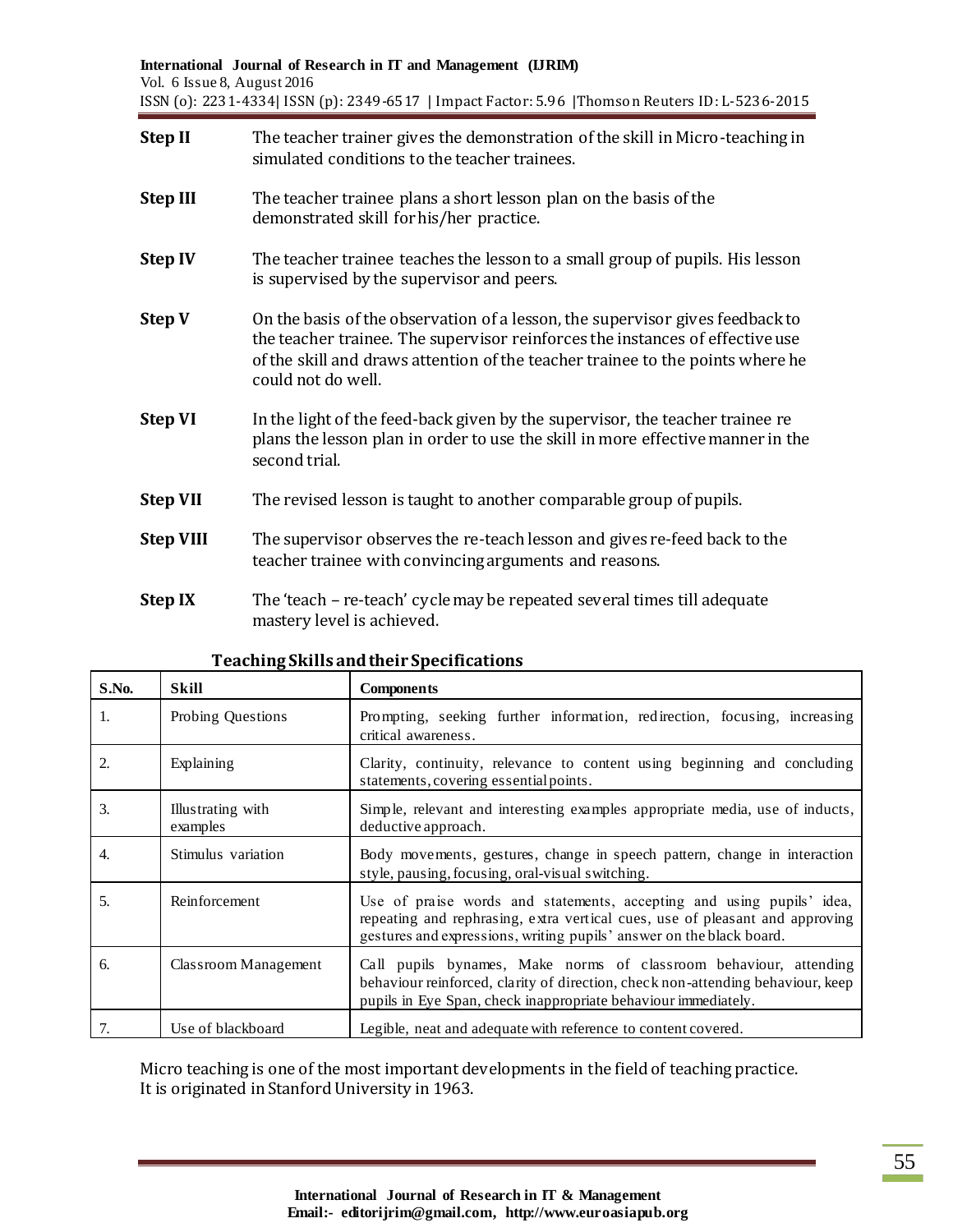It is also defined as "a teacher education technique which allows teachers to apply well defined teaching skills to a carefully prepared lesson in a planned series of five to ten minutes encounters with a small group of real classroom students often with an opportunity to observe the performance on videotape" (Bush 1968).The above definitions indicate the following features of microteaching.

- 1. It is a real teaching but focuses on developing one particular teaching skills
- 2. It is a scaled down teaching.
	- a. To reduce the class size (5 to 10)
	- b. To reduce the duration of the period (5 to 10 minutes)
	- c. To reduce the size of the topic.
	- d. To reduce the teaching skill.
- 3. It is a highly individualized training device.
- 4. It provides feed back for the trainees performance.
- 5. It is a training device to prepare effective teachers.

# **ASSUMPTIONS**

Teaching is a complex skill, which can be analyzed into simple skill.

- 1. Component teaching skills can be practiced for mastery under simplified teaching situation.
- 2. Training with systematic feedback is helpful in skill mastery.
- 3. Once component-teaching skills are mastered one by one they can be integrated in original teaching.
- 4. Training can be transferred to actual teaching.

# **NEED**

- 1. It reduces the fear and tension to face children in a large class.
- 2. It provides effective feedback for the modification of teacher behaviour.
- 3. It gives knowledge and practice of teaching skills.
- 4. It develops teaching efficiency in pre-service and in service teacher education programmes.
- 5. It is a training device for improving teaching practice and prepares effective teachers.
- 6. It provides continuous reinforcement to the trainee performances.
- 7. It provides highly individualized training to student trainees. Each trainee is able to develop teaching skills at his own state depending on his ability.
- 8. It gives training in simulated classroom condition.
- 9. It controls and regulates teaching practice.
- 10. It is an economical device and use of videotape enables the trainee to analyse the teaching programme.
- 11. It lessens the complexities of the normal classroom teaching by scaled down technique.
- 12. It helps to modify and improve teaching behaviour in the desired direction.

# **TEACHING SKILLS**

A teaching skill is defined as the set of teachers' behaviours, which are effective in bringing about desired changes in pupil. Allen and Ryan (1969) suggested that following skills are representatives for teaching different subjects.

1. Stimulation Variation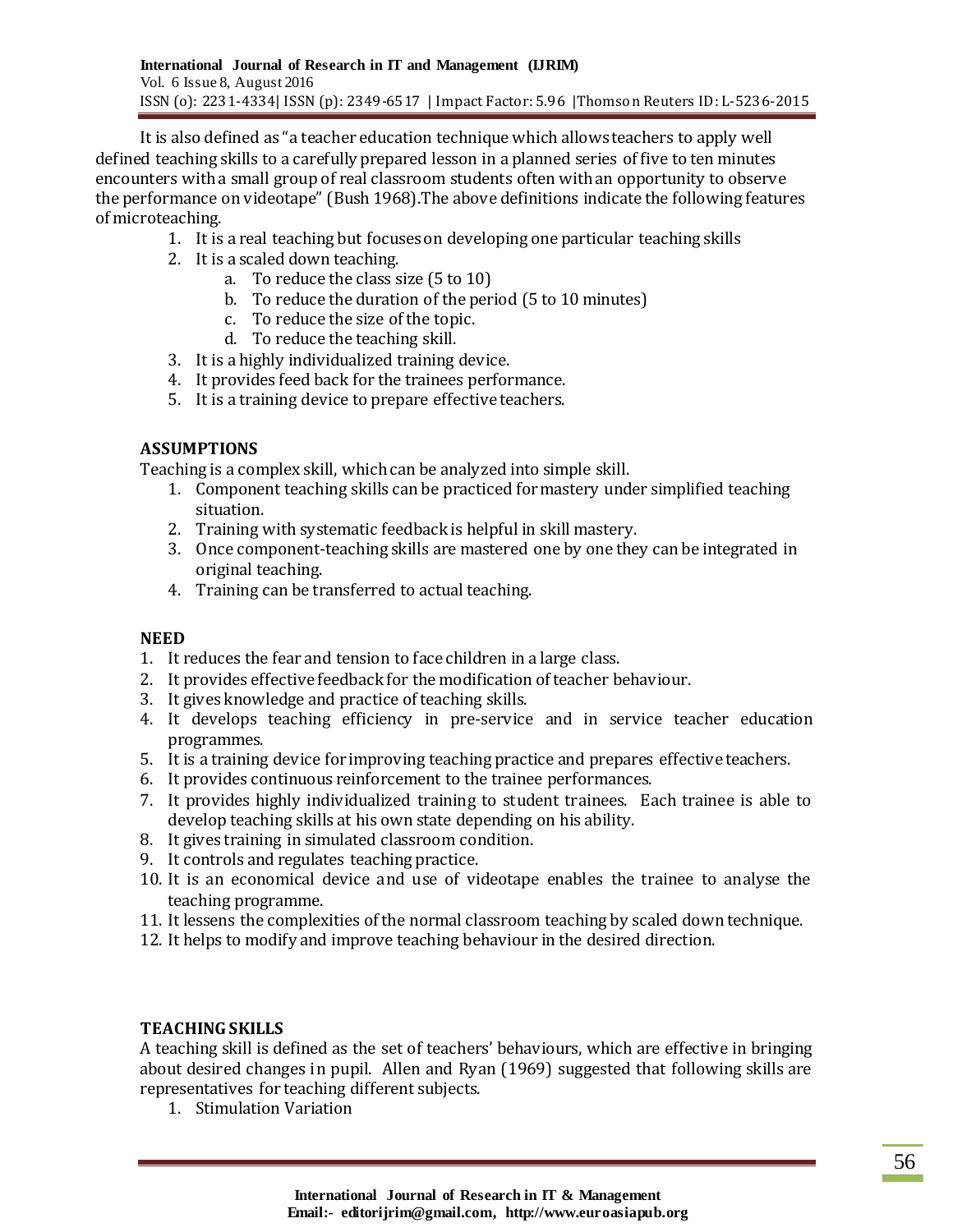- 2. Set induction
- 3. Closure
- 4. Silence and non-verbal cues
- 5. Reinforcement of student participation
- 6. Fluency in asking questions
- 7. Probing questions
- 8. Higher order questions
- 9. Divergent questions
- 10. Recognising attending behaviours
- 11. Illustrating and use of examples
- 12. Lecturing
- 13. Planned repetition
- 14. Completeness of communications

#### **ATTITUDE TOWARDS MICRO-TEACHING**

 Students' reaction to micro teaching is favourable. Passi (1977) found micro teaching helpful in changing the attitude of student teachers towards teaching. Trainees indicated sustained interest throughout the programme and found the one skill at a time approach helpful.

#### **SIMULATION IN MICRO TEACHING**

Simulated technique of teacher training is effective. Simulation is the controlled representation of reality. Simulation has the potential for immediate feedback. In order to apply micro teaching technique the following essential steps are followed.

#### **DEFINING SPECIFIC SKILL**

The first step of micro teaching is defining the specific skills. Some specific skill is defied in the form of teaching behaviour and the knowledge of this defined skil is provided to the pupil teachers.

#### **DEMONSTRATION OF THE SKILL**

The skills are demonstrated through the micro teaching lessons. This demonstration is either done by the teacher or video-film of that skill is screened.

#### **MICRO LESSON PLANS**

In this step the pupil teacher prepares micro lesson plans concerning some specific skills training or by using that skills.

#### **TEACHING A SMALL GROUP**

Here the pupil teacher teaches small group of students. This group consists of 5 – 10 pupils. The teaching task of the pupil teacher can be video taped. If there is no provision of video any teacher can supervise the teaching task of the pupil teacher. When teaching is completed, lesson is criticized by the supervisor and peers.

#### **FEEDBACK**

The information and suggestions provided to the pupil teachers are known as feedback. In the absence of feedback, evaluation of micro teaching has no meaning.

### **RE PLANNING, RE TEACHING AND RE EVALUATION**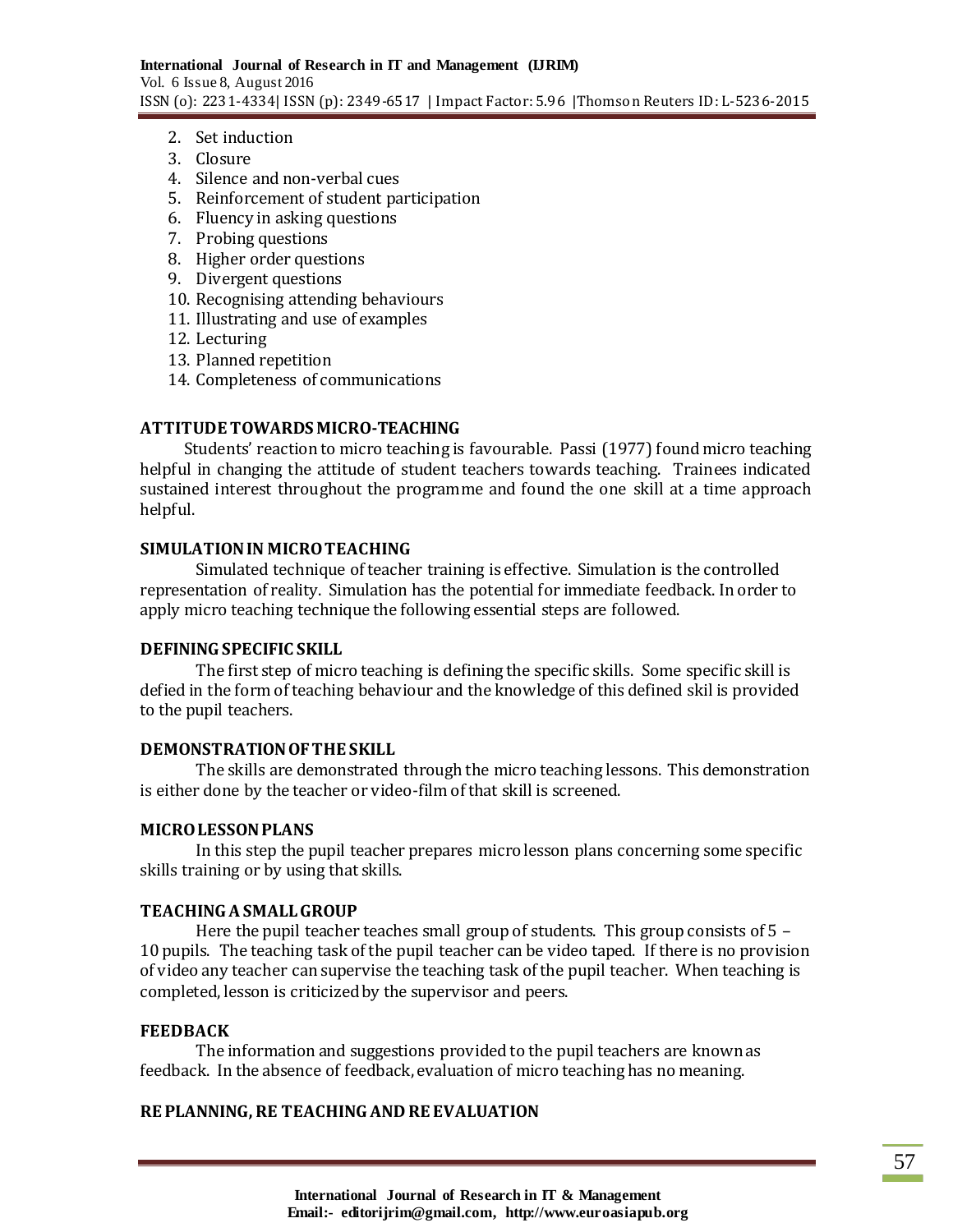On the basis of feedback given, the pupil teacher replans the lesson, then they reteaches the re planned lesson.

#### **PLAN FOR ACTION**

- M.T Teacher in Micro Teaching Class
- P Peer's acting as students
- P.S Peer Supervisor
- T.K Time Keeper
- C.S College Lecturers acting as supervisors.

### **DURATION OF THE MICRO TEACHING CYCLE**

| Teach                | - 5 minutes |
|----------------------|-------------|
| Feedback             | - 6 minutes |
| Re plan - 12 minutes |             |
| Reteach              | - 6 minutes |
| Re feedback          | - 6 minutes |
| Total                | -35minute   |

#### **SKILL OF STIMULUS VARIATION**

It is necessary for the teacher to explain, ask questions, give examples, provide encouraging remarks to draw and sustain the attention of the pupils. For this purpose the teacher uses hand gestures, head and body movements, makes certain verbal statements like 'look carefully', 'watch what I do', ' watch carefully what is happening', 'listen carefully' etc., many a times the teacher supplements verbal statements with gesture and body movements in order to make it more effective. All these behaviours are related to the skill of stimulus variation.

The Skill of Stimulus Variation includes the behaviours namely

- 1.Movements
- 2. Gestures
- 3.Change in Speech Pattern
- 4. Focusing
- 5. Change in Interaction Styles
- 6. Pausing
- 7. Oral-Visual Switching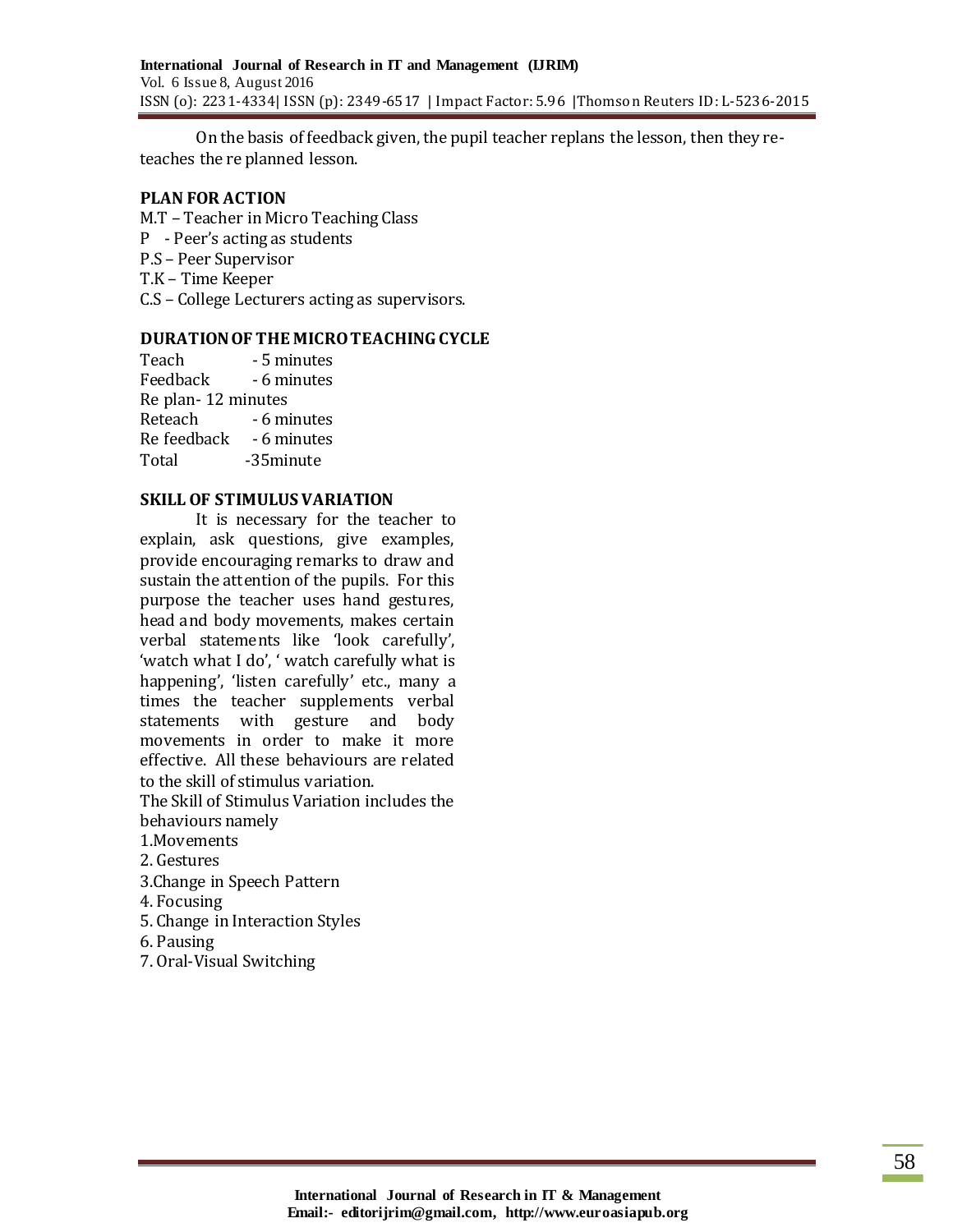### **1. MOVEMENTS**

In order to secure and sustain attention in pupils the teacher has to move about the class. This movement should be within the limits so that pupils' attention level is maintained high. The teacher should avoid aimless and habitual wandering in the class.

### **2. GESTURES**

Gestures are movements of the parts of the body to direct attention, to express emotion, to emphasis importance of to indicate shape, sizes and movements etc., Proper gestures reinforce the verbal exposition and also catch the attention of the pupils. The oral message is to be combined with gesture. The various gestures that can be used in the class are had, hand and body movements. Using such gestures we will be more expressive and dynamic in our presentation in the class. Gestures can be made by body movements of the parts of the body to direct attention, to emphasise importance, to explain emotions, or to indicate shapes, size, movements etc.,

### **3. CHANGE IN SPEECH PATTERN**

Whenever we want to express emotions or feelings we can modulate our voice. This sudden variation in this stimulus will attract attention of the pupils. This sudden variation in this stimulus will attract attention of the pupils. Sudden changes in the pitch of the voice will make pupils understand the idea being told to them.

### **4. FOCUSING**

Teachers use such behaviours that direct or focus pupils' attention to a particular point, which the pupils have to notice or observe. Such behaviours can include certain verbal statements (verbal focusing) or gestures or movements (gestural focusing) and both verbal statements and gestures (verbal and gestural focusing).

*Verbal focusing:*When the teacher says "Look at this diagram" "Listen Carefully to this".

*Gestural Focusing:* This involves focusing or directing pupils' attention to particular points in the lesson by using only gestures – head, hand and body movements. The teacher can point with her finger to the boundaries of a country on a map or important words on the blackboard.

*Verbal and Gestural Focusing:* This involves both verbal and gestural focusing. The teacher can focus pupils attention both by pointing to a figure and saying verbally 'Look at this figure'.

# **5. CHANGE IN INTERAC**

# **TION STYLE**

In a classroom there can be three styles of interaction among pupils and teacher –

- i) Teacher group interaction
- ii) Teacher pupil interaction
- iii) Pupil-pupil interaction

# **6. PAUSING**

Pausing means introducing silence during talk. In order to sustain pupils' attention in the classroom, introduce certain pauses during the teaching and before and after asking a question. Silence is sometimes used to secure pupils' attention. If the teacher becomes silent during teaching it immediately draws pupils' attention towards the teacher and hence towards the lesson.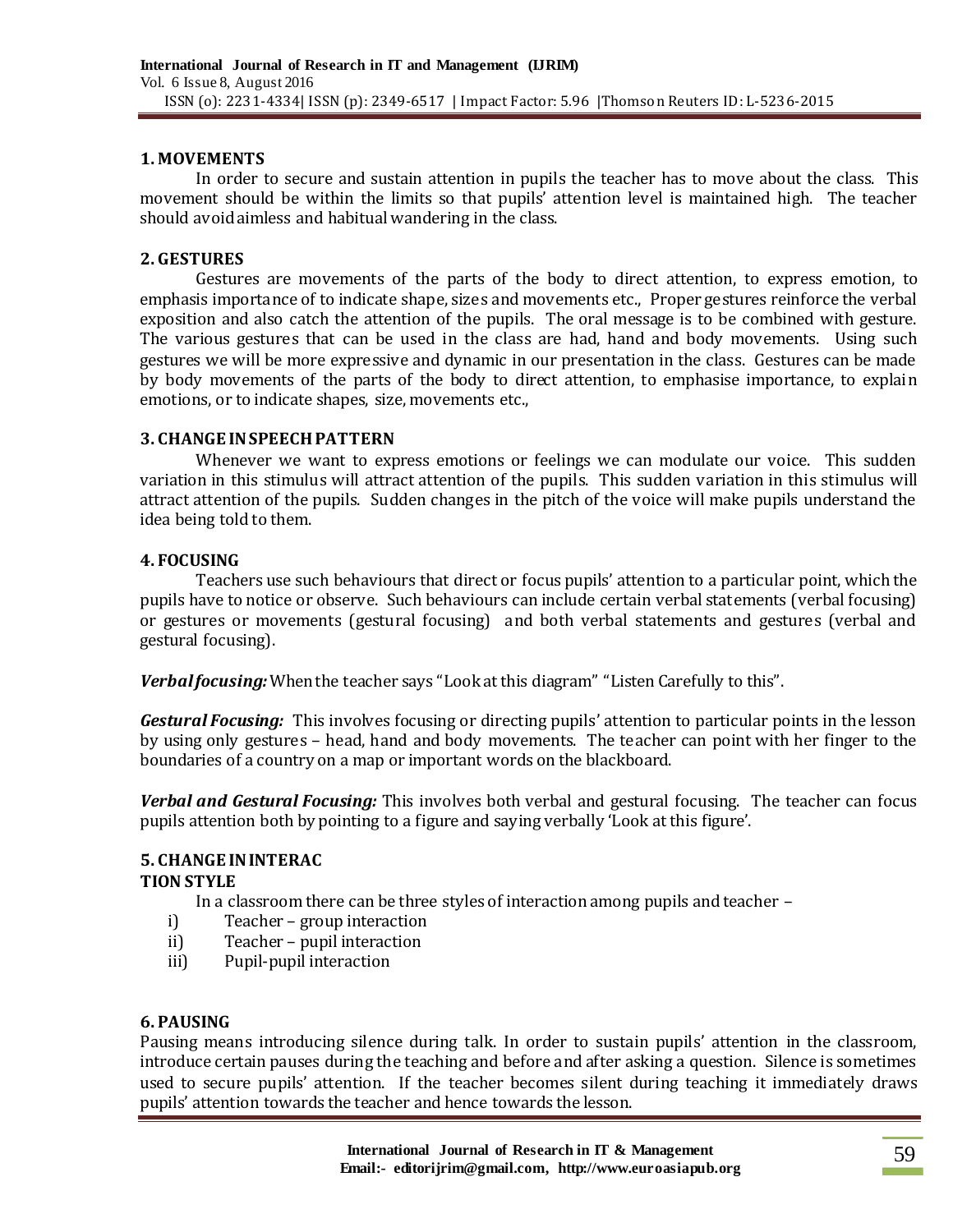# **7. Oral-Visual Switching**

A teacher will be either telling something to the pupils through oral medium or showing something to them through visual medium. Sometimes we will be doing both simultaneously through both oral and visual media. Frequent changes help the teacher to sustain pupils' attention to what they want to convey. Oral  $\rightarrow$  Visual

Oral  $\rightarrow$  Oral -Visual

Visual  $\rightarrow$  Oral –Visual

### **SKILL OF STIMULUS VARIATION CODING SHEET**

| <b>Variation</b>            | 1              | $\boldsymbol{2}$ | 3              | 4              | 5              | 6              | 7              | 8              | 9              | 10             | <b>Total</b> |
|-----------------------------|----------------|------------------|----------------|----------------|----------------|----------------|----------------|----------------|----------------|----------------|--------------|
| <b>Teacher Movement</b>     | $\overline{2}$ |                  | $\overline{?}$ |                | $\overline{2}$ | $\overline{?}$ |                | $\overline{?}$ | $\overline{?}$ | $\boxed{?}$    | 7            |
| <b>Pupil Movement</b>       |                | $\overline{?}$   |                | $\overline{?}$ |                |                | $\overline{?}$ |                | $\overline{?}$ | $\overline{2}$ | 5            |
| <b>Teacher Gesture</b>      |                |                  | $\overline{?}$ | $\overline{?}$ | $\overline{?}$ |                |                | $\overline{?}$ |                | $\overline{?}$ | 5            |
| Change in Speech Pattern    | $\overline{?}$ | $\overline{?}$   |                | $\overline{?}$ |                | $\overline{2}$ | $\overline{2}$ | $\overline{?}$ |                | $\overline{?}$ | 7            |
| Change in Sensory Focus     |                | $\overline{?}$   |                | $\overline{?}$ |                | $\overline{2}$ | $\overline{?}$ |                |                | $\overline{?}$ | 5            |
| Pupil Talk                  | $\overline{2}$ |                  |                |                |                | $\overline{?}$ |                | $\overline{?}$ | $\overline{?}$ | $\sqrt{2}$     | 5            |
| Pausing                     |                |                  |                | $\overline{?}$ |                |                |                |                |                | $\overline{?}$ | 2            |
| Change in interaction style |                | $\overline{2}$   |                |                | $\overline{2}$ |                |                |                | $\overline{?}$ |                | 3            |

# **ADVANTAGES**

- Micro Teaching is training for real teaching
- It paves way for macro lesson
- It is an increased control of practices
- Feedback is immediately given
- Specific skills can be developed by Micro Teaching
- Teaching under simulation condition is also possible
- This technique is more useful for the training of one or more skills
- It simplifies the study of interaction between the teacher and the pupils
- It develops integration of theory and practice
- It helps in the research work related to classroom teaching
- It provides self-evaluation through the tape recorder and videotape.

# **CONCLUSION**

 Micro teaching is a method that provides the opportunity to impart knowledge, thoughts, ideas and experiences with the fellow teachers. It is a valuable technique because teaching a bunch of students is different than teaching and learning with peer teachers. It is a way in which they can learn and practice different ways and skills to teach efficiently. There are many and different benefits from taking this course. It contributes to improve self-confidence, to implement new techniques, to practice the teaching process.

# **REFERENCES:**